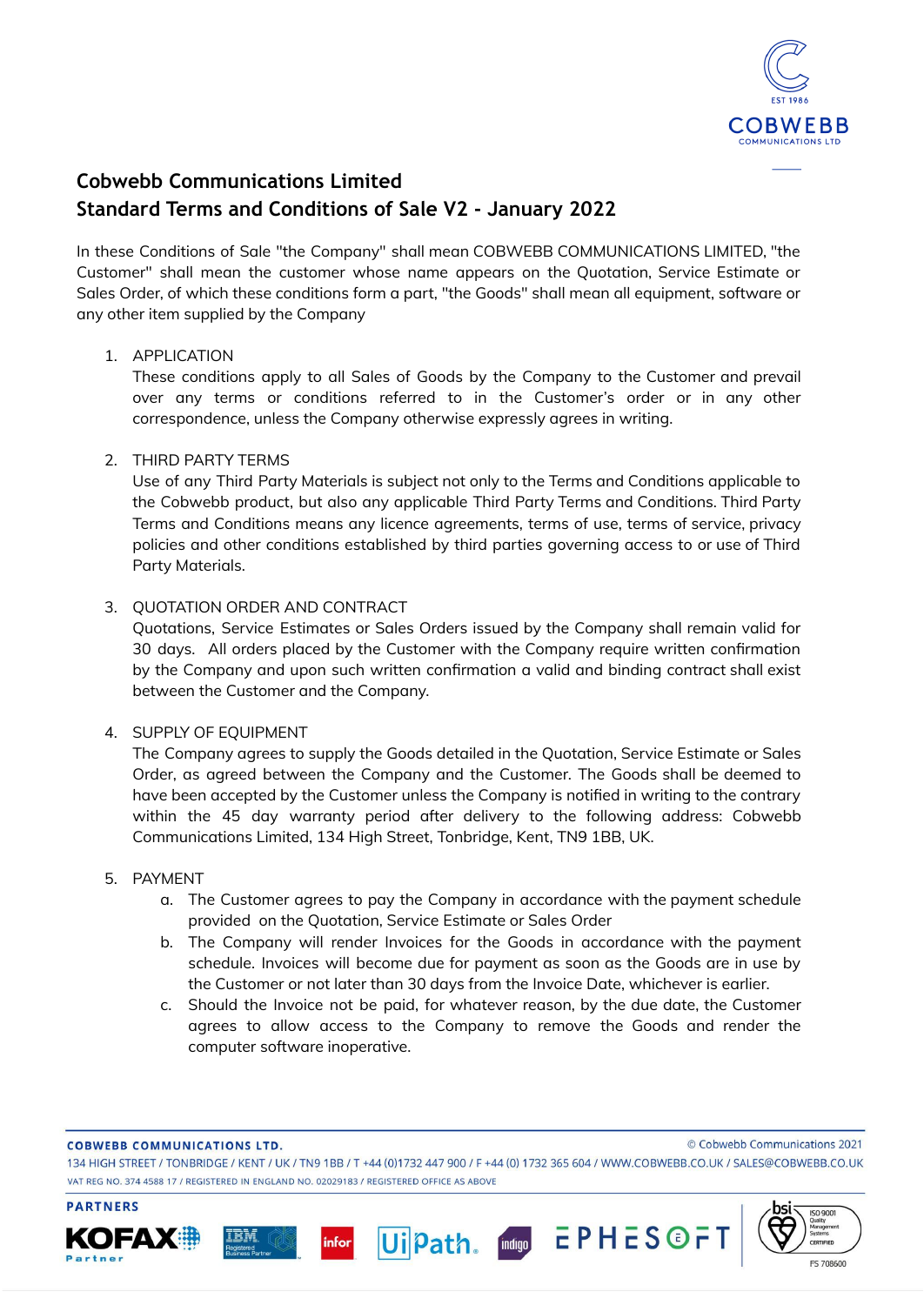

d. If the Company is obliged to consult solicitors over nonpayment of the account, then such solicitor's fees shall be payable by the Customer.

#### 6. PROPERTY

- a. EQUIPMENT Title to the equipment supplied to the Customer under this Contract shall not pass to the Customer until fully paid for. The equipment will remain at the Company's risk until it is received by the Customer. At the time of receipt the risk in the Goods and the liability to insure them shall immediately be passed to the Customer.
- b. SOFTWARE The title and ownership rights to all computer software supplied under this contract shall remain with the originator. The Customer is the licensee of the software and acknowledges that the product is confidential information and is protected by copyright. The software will be licensed for use on a specified computer processor. If the processor is changed, the company guarantees to transfer the license to another processor, on receipt of the appropriate transfer fee.

#### 7. DELIVERY DATES

Any delivery dates stated by the Company are estimates only and whilst these estimates are made in good faith, the Company can accept no liability in respect thereof. Time shall not be of the essence of the contract. The Company shall have the right to cancel or delay delivery, or to reduce the amount of Goods delivered if, through circumstances beyond the Company's control, the Company is prevented or hindered in delivering the Goods by the agreed date.

#### 8. WARRANTY

- a. The Company warrants that the Goods delivered hereunder will comply strictly to the applicable design specifications and will be free from defects in material and workmanship. The repair or replacement of nonconforming Goods is the Company's sole responsibility for breach of warranty
- b. Any Goods which do not for the duration of a period of 45 days after delivery conform as indicated above, shall be repaired or replaced at the Company's option at no charge to the Customer, providing that any such defective equipment is returned carriage paid to: Cobwebb Communications Limited, 134 High Street, Tonbridge, Kent, TN9 1BB, UK.

#### 9. PROPER LAW

The proper law of this contract shall be the Law of England. The Customer hereby submits to the jurisdiction of the English Courts of Law.

#### 10. VALUE ADDED TAX

All prices and charges are subject to the addition of VAT at the appropriate rate at the tax point of each sale.

#### 11. ASSIGNMENT

The rights of the Customer under this agreement are personal to the Customer and may not be assigned or transferred in any way whatsoever without the prior written consent of the Company.